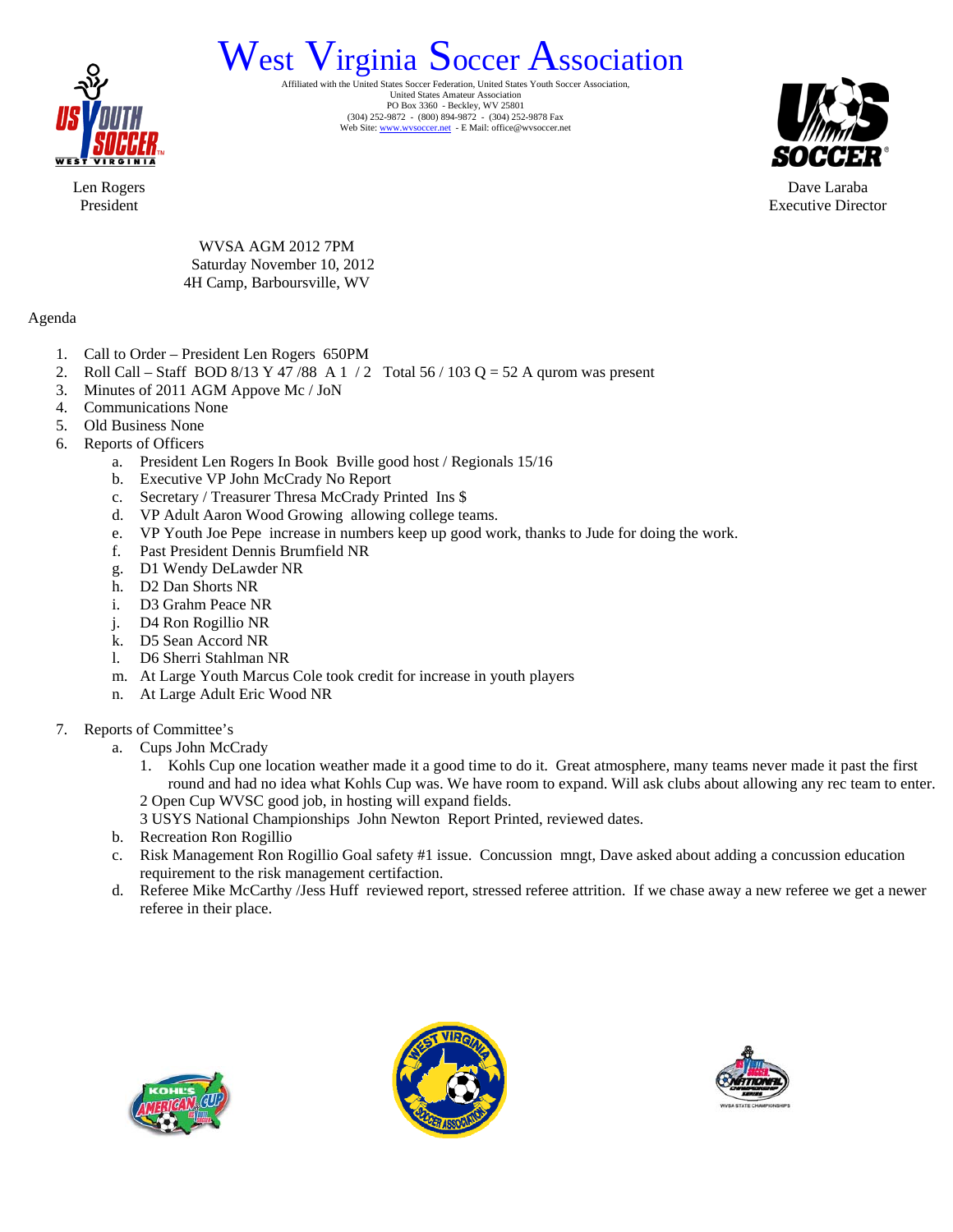- e. Budget Dave Laraba printed ? Insurance going up next 3 years. We are getting best \$ due to high % of claims.
- f. Top Soccer Jude Greene Explained program
- 8. Staff Reports
	- a. Executive Director Dave Laraba Report Printed, Dave thanked the staff for their hard work on behalf of WVSA. Marcus Cole mentioned that Dave was inducted into the US Youth Soccer Region I Hall of Fame in October.
	- b. Director of Coaching Bob Gray Reviewed ODP and coaching ed from last year. Overview of 2013 ODP plans. Any club needing a coaching class contact the state offce, min 15.
	- c. Director of Member Services, Jude Greene Reviewed the online registration process
	- d. Director Administrative Services Kristi Richmond NR
	- e. Director of Soccer Operations, Charlie Birklebach WVCRTL plans reviewed.
	- f. ODP Tina Mascaro
- 9. New Business Len the gavel over to Ex VP John McCrady to conduct the elections. Dave explained the nomination and voting procedures.

| a. | Elections of Officers                                      |               |
|----|------------------------------------------------------------|---------------|
|    | 1President (All) Len Rogers JoN / MC                       | Elected       |
|    | 2 VP Youth (Youth only) Joe Pepe MC / JoN                  | Elected       |
|    | 3 Sec/ Treas (All) Bill Sumpter JoN / MC                   | Elected       |
|    | 4 D2 (D2 only) No Nomination                               |               |
|    | 5 D4 (D4 only) Ron Rogillio WyCYS/KVSL                     | Elected       |
|    | 6 D6 (D6 only) Sherri Stahlman RYSA/WCSA                   | Elected       |
|    | 7 At Large Adult (Adult only) Eric Wood SWVASL / AW        | Elected       |
| b. | Approval of Budget $mc / rr$                               | Passed        |
| c. | Approval of BOD Actions none                               |               |
| d. | Amendments to The WVSA Constitution none                   |               |
| e. | By Law Amendments mc / jp                                  | Passed        |
| f. | <b>Rule Changes</b>                                        |               |
|    | 1. 7.1.1.9 Delete (Highlight) and Add (Italics)<br>MC / JP | <b>Passed</b> |

1. **A West Virginia resident playing on a WVSA Travel team can only be rostered on the team as a Primary player.** 

**a. The only Secondary players allowed on a WVSA Travel roster will be out of state players registered as Primary players in another state.** 

 *New a. Exceptions may be made by the Director of Member Services to accommodate out of state requirements.* 

g. Policy and Procedure Changes

**Insurance Cost increase and fee increase for 2013 -14** 

WVSA Youth Insurance premium increase and utility, fuel cost and travel increases

 The last WVSA per player fee increase was 11 years ago and at that time we said we would not come back for another increase for 10 years unless their where raises in the US Youth Soccer or US Soccer players fees.

WVSA has had several years of high loss ratio's for medical coverage. Our premium was set to go from \$2 per player to \$2.74 for 2011-12. We were notified in late June after some members had started fall registration. We were able to negotiate a rate of \$2.25 for 2011-12 the rate for 2012-13 is \$2.50 but we will face another increase to at least \$2.75 for 2013-2014. Also premium costs have risen for D and O and Auto Insurance.

Therefore we present the following:

1. Increase deductible from \$500 to \$750